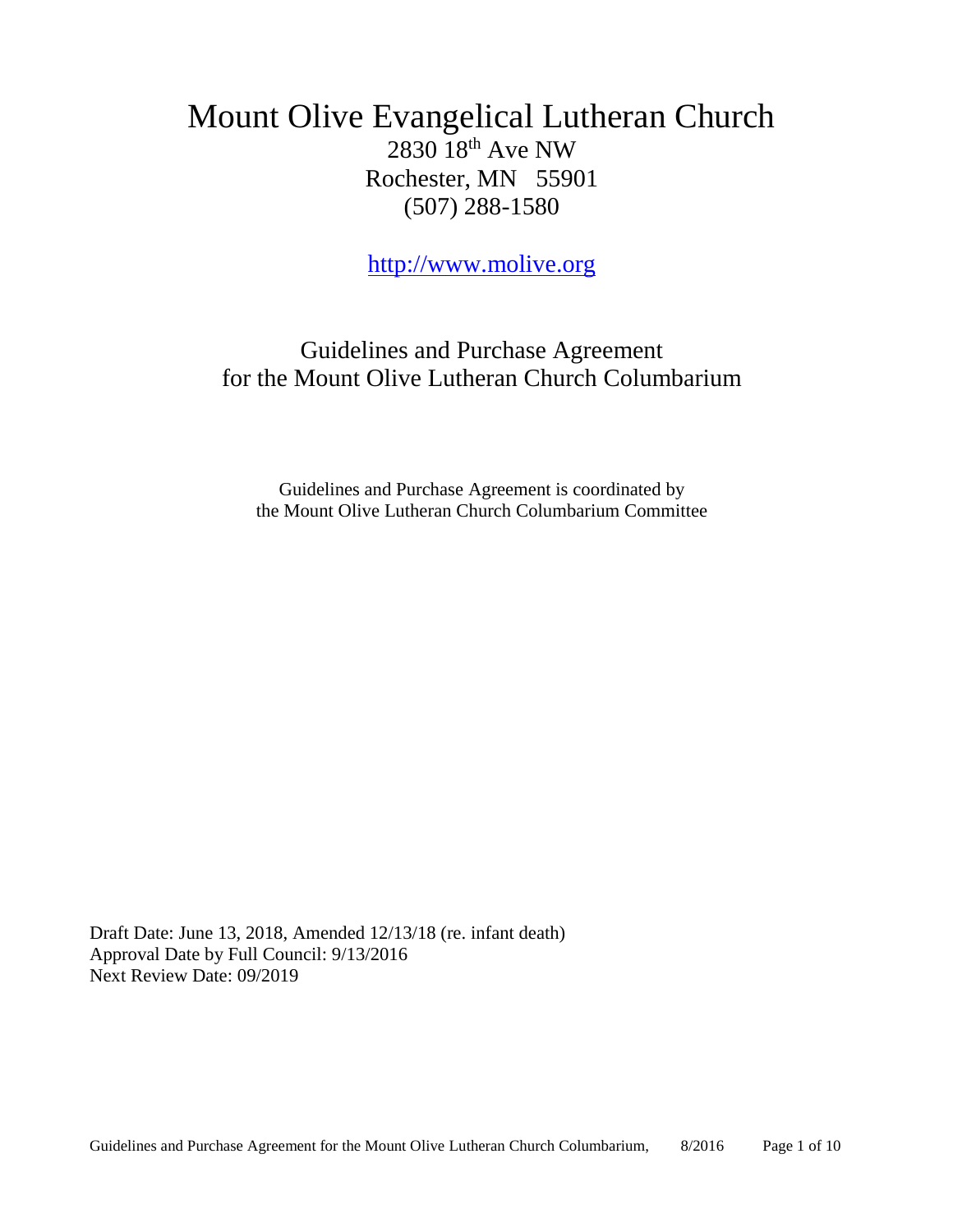## **Purpose**

The purpose of this document is to provide the governing Guidelines and Purchase Agreement for all who wish to purchase a place in the Mount Olive Lutheran Church Columbarium (the Church Columbarium) located under the altar platform within the worship space of Mount Olive Evangelical Lutheran Church of Rochester, Minnesota (the Church).

# **Responsibilities**

### **Executive Committee of the Full Church Council**

- Oversee the Mount Olive Lutheran Church Columbarium Committee and provide support and guidance when appropriate.
- Oversee the maintenance and all associated funds of the Columbarium.
- Provide mediation for the resolution of conflicts brought forth by any difference of interpretation of the uses, policies and procedures set forth in this document.
- Act as arbitrator if mediation is not successful, and make a recommendation to the Full Church Council regarding the interpretation.

### **Mount Olive Lutheran Church Columbarium Committee (the Columbarium Committee)**

- The Mount Olive Lutheran Church Columbarium Committee has been established by the Church Council. Under the current organizational structure, the Columbarium Committee is a separately-functioning entity that is considered part of Mount Olive Facilities Ministry Team.
- The Columbarium Committee reports to the Church Council (generally through the Executive Committee of the Full Church Council).
- The use, management, and maintenance of the Church Columbarium shall be coordinated by the Columbarium Committee of the Mount Olive Lutheran Church.
- The Mount Olive Lutheran Church Columbarium Committee Membership shall consist of three (3) members of the congregation elected at the annual meeting for 3 year terms (no members to serve more than 2 consecutive 3 year terms. The President of the Church Council and pastor (s) shall also serve as members of the committee with voice and vote. The Chairman of the Columbarium Committee shall be elected by the members of the Committee.
- The Columbarium Committee will function under the general supervision of the Church Council and will report to the Church Council annually or more often as deemed necessary by the Church Council.

### **Mount Olive Lutheran Church Columbarium Committee – Duties and Responsibilities**

- Reports to the Executive Committee of the Full Church Council
- Is responsible for the wording and the implementation of this "Guidelines and Purchase Agreement for the Mount Olive Lutheran Church Columbarium" document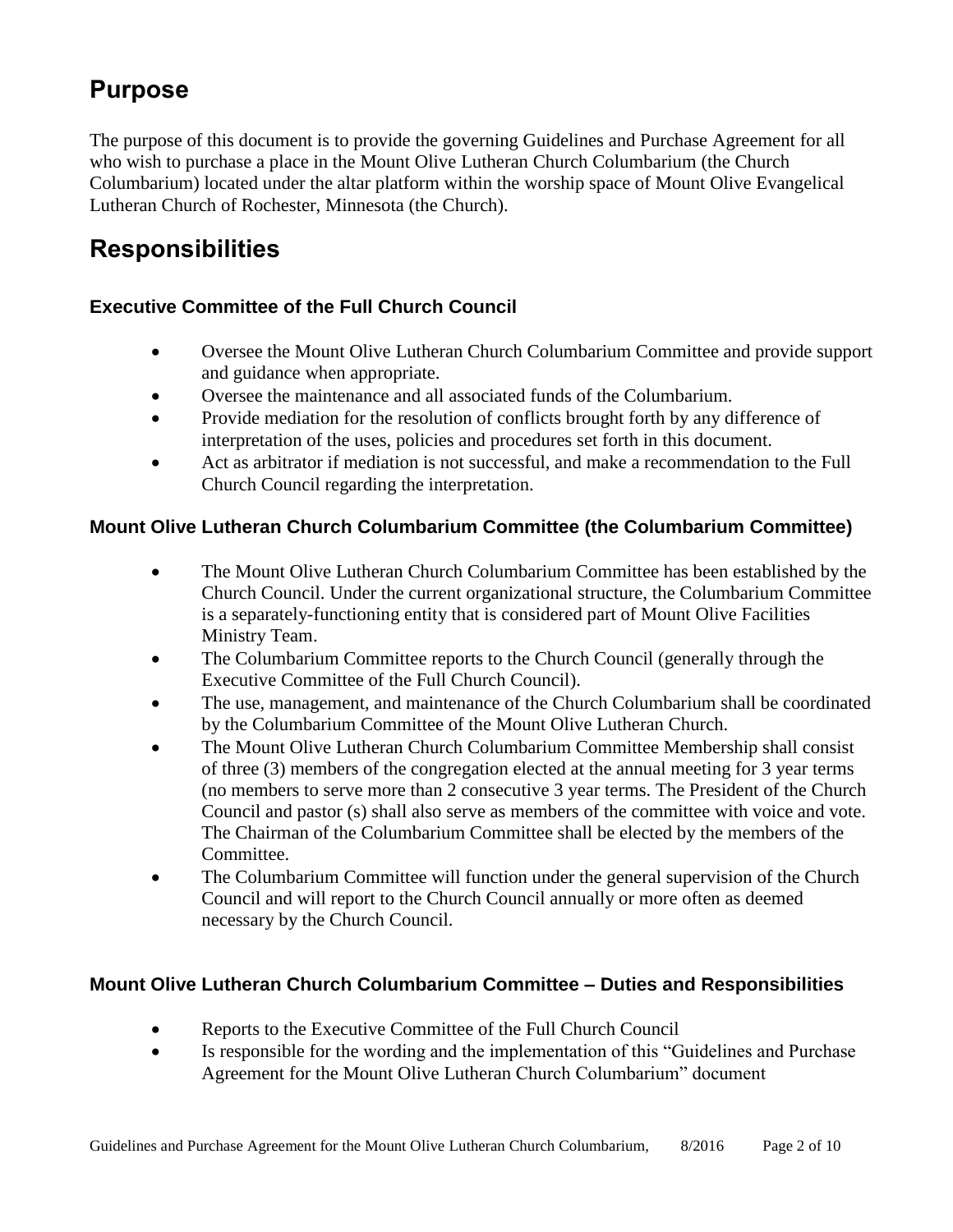- Reviews and updates this document as necessary, with a formal review to be scheduled and conducted at a minimum of every 3 years.
- Makes a formal recommendation for any cost adjustments that may be appropriate.
- Provides information as needed to keep the Congregation up to date and educated about the Church Columbarium.
- Note: Current members of the Columbarium Committee and any associated subcommittees can be found on the Church website under the "Contacts" heading.

#### **Pastor / Church Administrator**

- Administer, along with the Executive Committee and Columbarium Committee the uses, policies and procedures as set forth in this document.
- Act as the primary interface with individuals who request information about the Columbarium.
- Maintain accurate Purchase Agreement records. The Purchase Agreement records are: the "Reservation of the Right of Interment in the Church Columbarium" document, the "Receipt of Place Held and Schedule of Payment" document, and the "Church Columbarium Information" document for each place held in the Columbarium.
- Collect initial reservation deposits, final interment payments, death certificates, and interment information and all legally required documentation for the Columbarium.
- Assure the collection of all appropriate fees, as well as any other information or documentation that may become necessary.
- Ensure that special requests are presented to the Columbarium Committee and to the Executive Committee as needed.

### **Full Church Council**

• Serves as the final decision making body for all matters related to the uses, policies and procedures for the Columbarium.

## **Background and General Principles**

1. The construction of the Church Columbarium was part of the Sanctuary Renewal project, completed in the Fall of 2008. The Church Columbarium was made by Market and Johnson Construction of LaCrosse, WI, the general contractor for the Sanctuary Renewal project. It is designed to hold the cremains (cremated remains) of 300 individuals.

2. The cost for interment in the Church Columbarium is set by the Full Church Council. Updated cost recommendations may come from the Columbarium Committee. The Full Church Council has the authority to change the cost at any time as future needs arise. The cost for interment is, however, set for the purchaser upon acceptance of the place holding deposit as part of the Purchase Agreement. The current cost for interment in the Church Columbarium is:

| a. Single Interment  | \$1,000 |
|----------------------|---------|
| 1. $\bigcap$ 1. Tuts | 01.500  |

b. Couple Interment \$1,500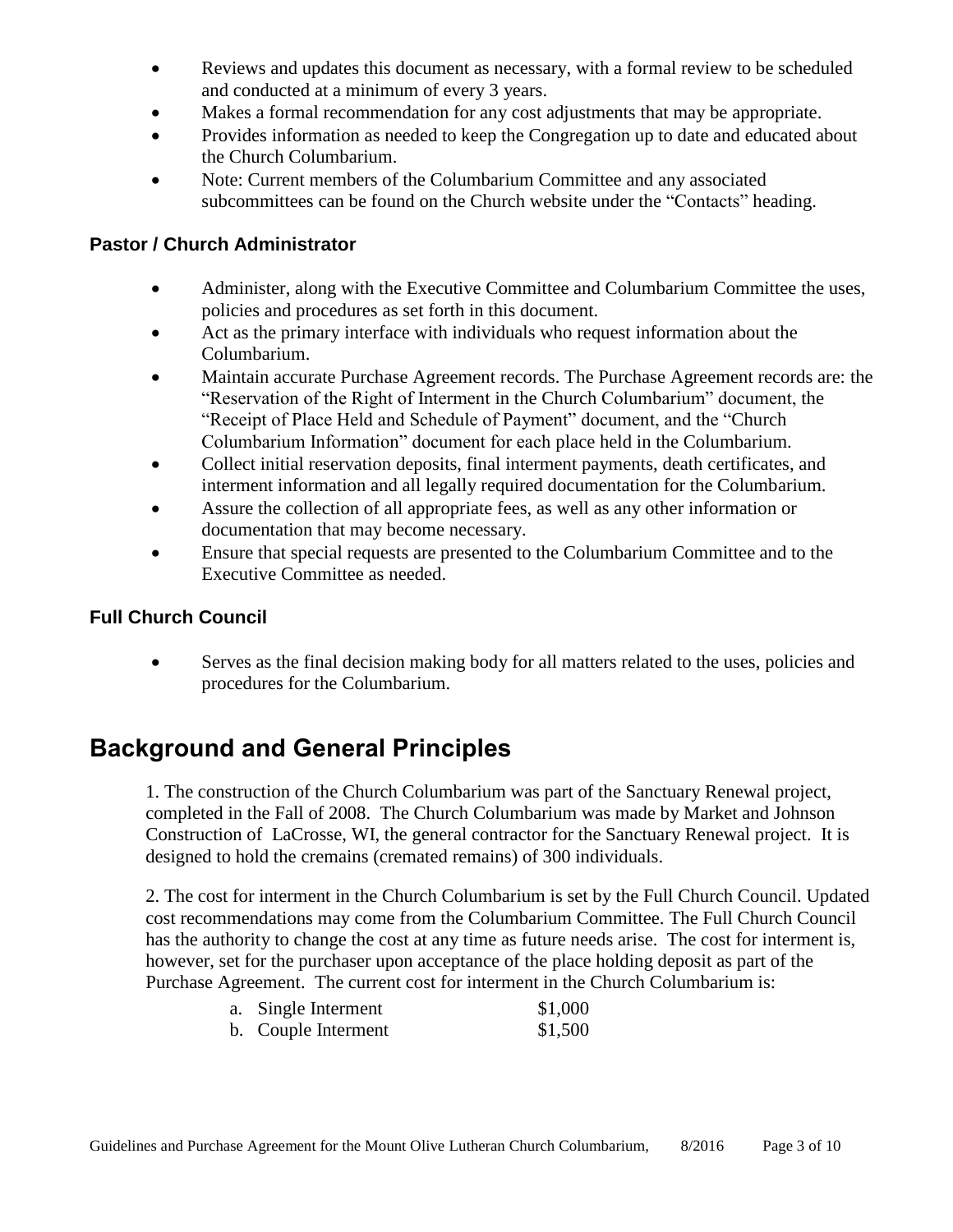3. An initial place holding, refundable deposit, of \$150 per place is required. The remainder of the balance is due at the time of interment.

4. **Each** Buyer will receive a complete Guidelines and Purchase Agreement document.

5. Individuals or persons eligible for interment – See paragraph III below.

6. In the case of an infant death, defined as age 0-12 months, the fees for interment shall be waived.

## **Purchase Agreement for the Mount Olive Church Columbarium**

#### **I. Definitions**

- A. Church Columbarium A structure built and maintained by the Church for the interment of the ashes of persons who have been cremated.
- B. Comingled The style of the Church Columbarium which means that individual cremated remains, each in a separate plastic container, will be interred with other cremated remains within the same underground vault. These remains will not be able to be disinterred.
- C. Memorial Plaque A standardized engraved red alder plaque may be attached to the Mount Olive memorial wall. The wooden plaque will include only the name, the year of birth and the year of death of the deceased. The plaque and engraving are included in the price of the Church Columbarium Purchase Agreement.
- D. Buyer The purchaser of a place in the Church Columbarium. The Buyer must be a natural person and may be the personal representative of an eligible deceased person or the legal guardian or conservator of an eligible individual.
- E. Church Mount Olive Evangelical Lutheran Church of Rochester, Minnesota.

#### **II. General Description of the Church Columbarium**

Space in the Church Columbarium is available for interment of the cremated remains of eligible deceased individuals. The Buyer (or his/her designated Alternate) shall designate the person or persons to be interred. Payment of the applicable deposit shall entitle the Buyer to have interred one person or one couple in the Columbarium. The remainder of the interment cost shall be paid before the interment of the cremated remains on or before the day of interment. The rights and entitlements of the Buyer in the Church Columbarium may lapse or be terminated as more fully described in the Agreement.

The above description is included as a general description of the relationship created by this Agreement. To the extent any statement above is inconsistent with the following specific provisions, the specific provision shall control.

#### **III. Eligibility for Interment**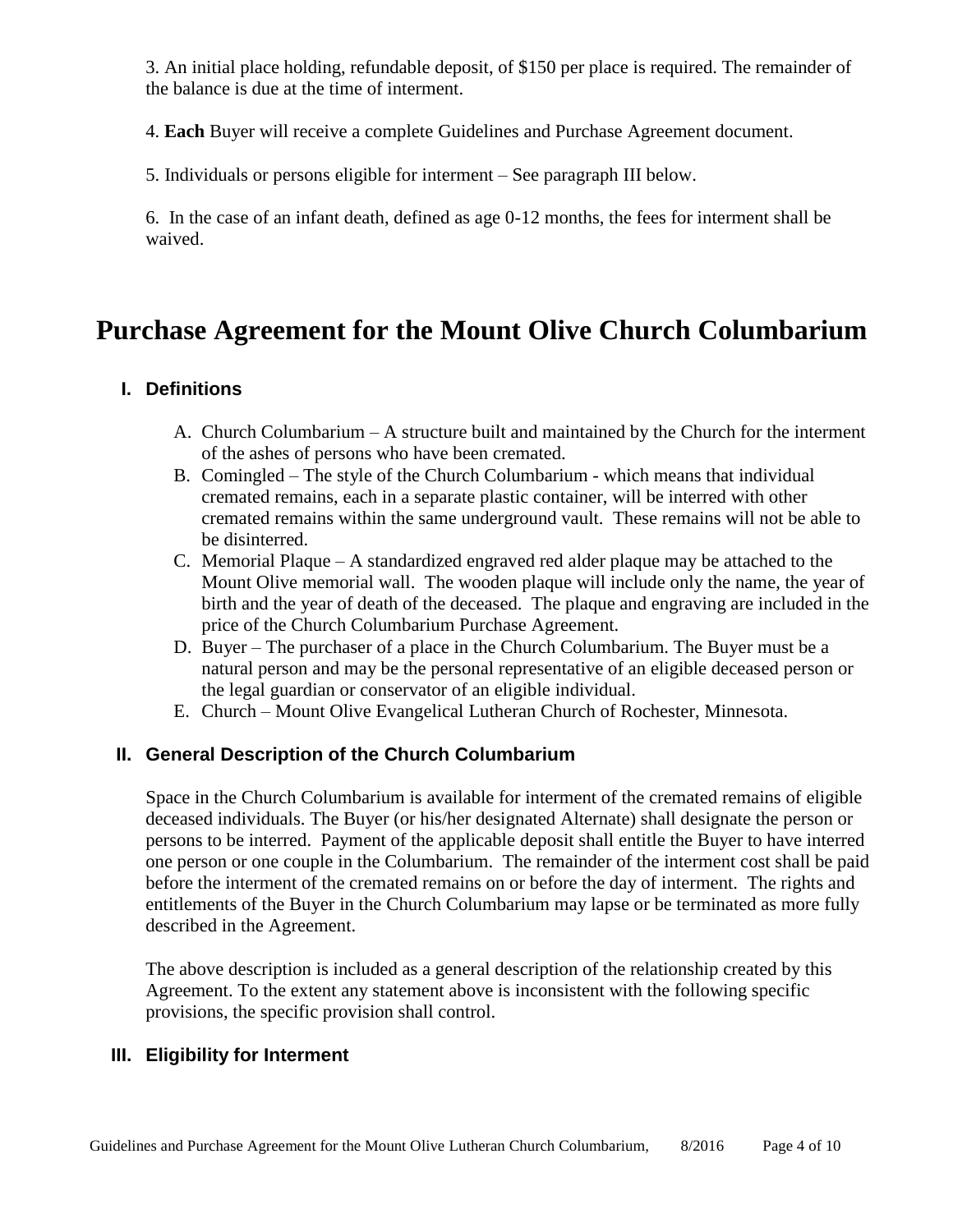Interment in the Church Columbarium is available to the Church's current members and past members, and their immediate families (spouses, parents, grandparents, children or grandchildren and their spouses).

#### **IV. Terms of Purchase**

Buyer, upon submitting \$150 (for an eligible individual's deposit) or \$300 (for an eligible couple's deposit) purchases certain rights and entitlements in the Church Columbarium. The remainder of the sum of \$850 (for an individual) or \$600 (for the first of a couple to die) is due on or before the interment. The balance due for the second of a couple to die is an additional \$600.

#### **V. Payment Conditions**

The deposit set forth above must be paid by cash or check or Electronic Funds Transfer, EFT (not by Credit Card) at the time of execution of this Agreement. The deposit is refundable. The final balance for an individual or the first of a couple to die is due on or before the interment. The final balance for the second of a couple to die is due on or before the second interment.

#### **VI. Church Columbarium Fund**

Funds paid by the Buyer to the Church shall be maintained in the Church Columbarium Fund, a separate Restricted Fund of the Church. The Church shall safeguard and maintain the Church Columbarium Fund in a manner which insures that sufficient funds are available to continually and perpetually maintain the Church Columbarium, subject to the provisions of this Agreement.

#### **VII. Description of Rights and Entitlements Purchased**

- A. Payment of the deposit for an eligible individual entitles the Buyer to a held place in the Church Columbarium for the interment of the cremated remains of one person, pending the reception of the final deposit.
- B. Payment of the deposit for an eligible couple entitles the Buyer to two held places in the Church Columbarium for the interment of the cremated remains of two persons, pending the reception of the final deposits.

#### **VIII. Designation of Interred Person or Persons**

The Buyer will designate by name each eligible individual whose cremated remains shall be interred in the Church Columbarium subject to the provisions in Paragraph II. This designation shall be in writing, delivered to the Church and acknowledged by the Church in writing. This designation shall be via the **Reservation of the Right of Use in the Church Columbarium.**  This designation may be amended by the Buyer. The right to designate persons to be interred shall lapse with the death of the Buyer and his/her Alternate, if any has been appointed. If the right to designate lapses without designation of at least one person to be interred in the Church Columbarium, a refund shall be made as provided in Paragraph XI.

### **IX. Appointment of Alternate**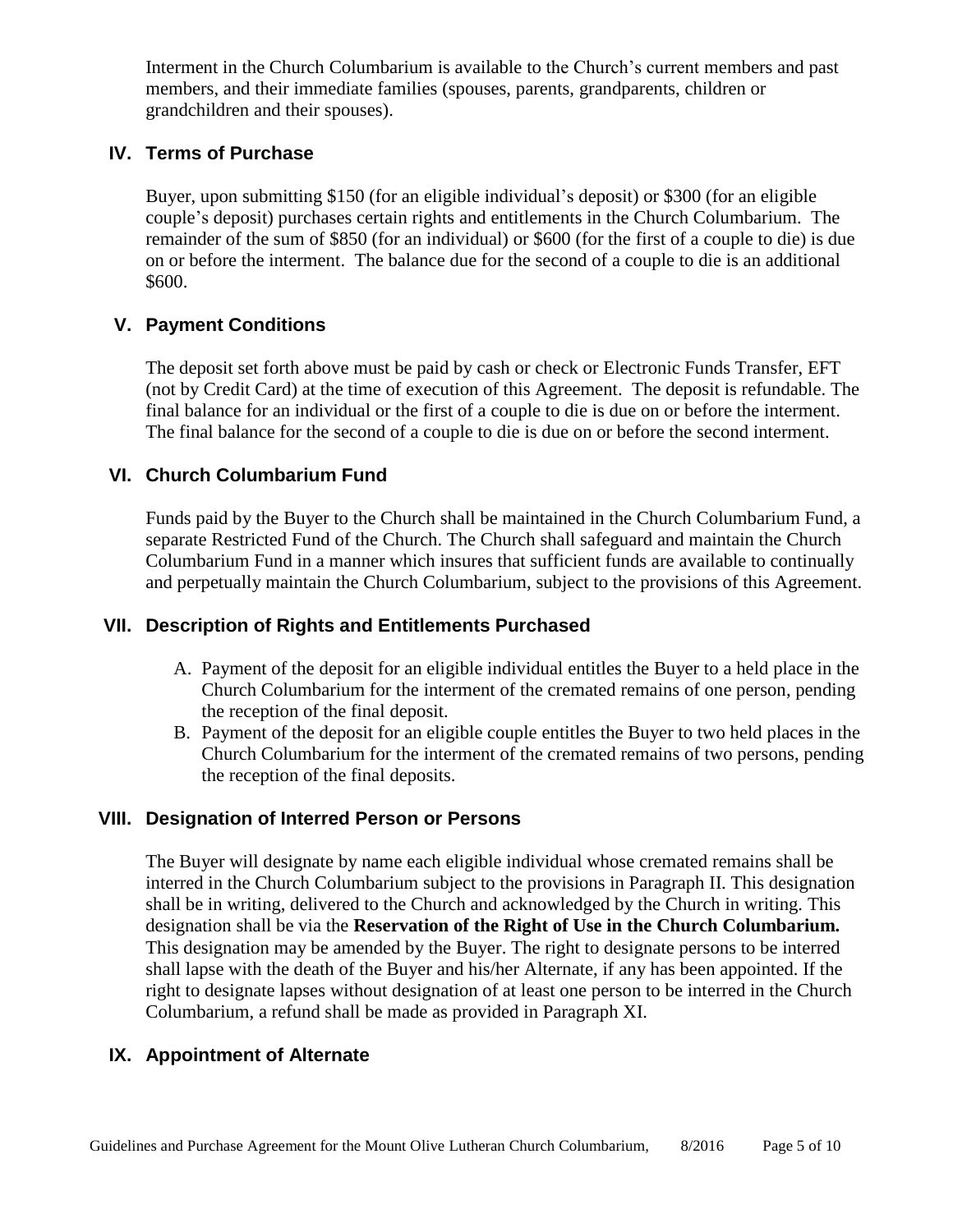Each Buyer is also encouraged to appoint an Alternate. If the Buyer chooses to do so, he or she will designate in a written document, delivered to, accepted and acknowledged by the Church, the name of an Alternate who, upon the death or incapacity of the Buyer, may exercise all rights and entitlements of the Buyer as set forth in this agreement. Any reference to the "Buyer" then shall mean the "Alternate" if the Alternate is eligible to act.

#### **X. Assignment of Rights and Entitlements**

Except as set forth in this document, the Buyer's rights and entitlements may not be assigned, transferred or inherited without the written consent of the Church.

#### **XI. Refund Rights**

If there has been no interment in the Church Columbarium after passage of one full year from the date of death of the Buyer and the Alternate, and if no person has been designated for interment in the Church Columbarium, the Church may, but shall not be required to, refund the deposit of the Buyer. Likewise, upon a written request by a Buyer or his/her Alternate, the Church may refund the deposit of the unused place in the Church Columbarium.

#### **XII. Religious Service Required**

A religious service shall be held at each interment. A member of the clergy of the Church shall be present and shall conduct the service except that, at the sole discretion of the pastor of the Church, supervision of the service may be delegated to another member of the clergy, but a representative of the Church shall, in any event, be present.

#### **XIII. Inscriptions on Memorial Plaques**

Inscriptions on the wooden memorial plaques will include only the name, the year of birth and the year of death of each person interred in the Church Columbarium. The size, type and manner of lettering shall be determined by the Church.

### **XIV. Access to Church Columbarium and Church Responsibility**

The Church shall retain and maintain complete control of all access to the Church Columbarium. The Church is not responsible for the loss or destruction of cremated remains that result from acts of nature, war or vandalism.

#### **XV. Removal of Interred Remains**

Cremated remains, once interred in the Church Columbarium, cannot be removed.

### **XVI. Records**

The Church shall maintain a separate record of all interments and may require appropriate information for this purpose, including a certified copy of the death certificate.

### **XVII. Relinquishment by Buyer of Rights and Entitlements**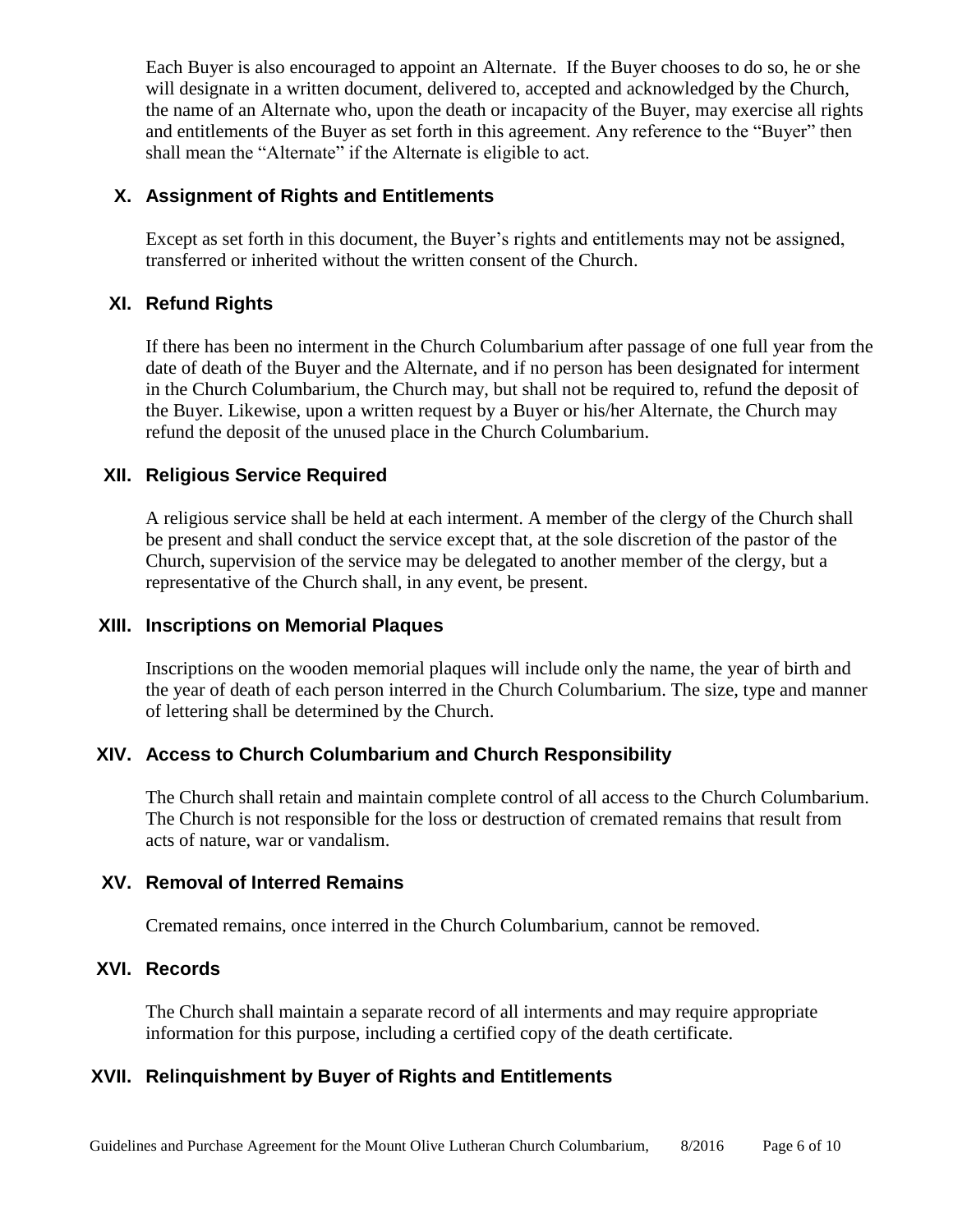The Buyer's rights and entitlements to the Church Columbarium shall lapse and revert to the Church if no interment has occurred after passage of one year from the date of death of the last to survive of the following: the Buyer, his or her designated Alternate and the designated person to be interred, if any. The Church shall reimburse amounts paid in the event of such reversion in accordance with Paragraph XI above.

#### **XVIII. Cancellation of Buyer's Rights and Entitlements**

- A. The rights and entitlements in the Church Columbarium purchased pursuant to this Agreement shall terminate upon the occurrence of any of the following:
	- 1. If the premises on which the Columbarium is located are no longer owned by the Church;
	- 2. If the Church buildings on the premises are demolished; or
	- 3. If, in the reasonable opinion of the Church, it is no longer feasible to maintain the Church Columbarium.
- B. If such rights and entitlements are terminated, the Full Church Council shall supervise the removal and re-interment of the entire Church Columbarium, at no expense to the families of those interred. Upon re-interment in an appropriate location as determined by the Full Church Council a memorial plaque (if re-interred inside) or grave headstone (if re-interred within a cemetery) shall be established.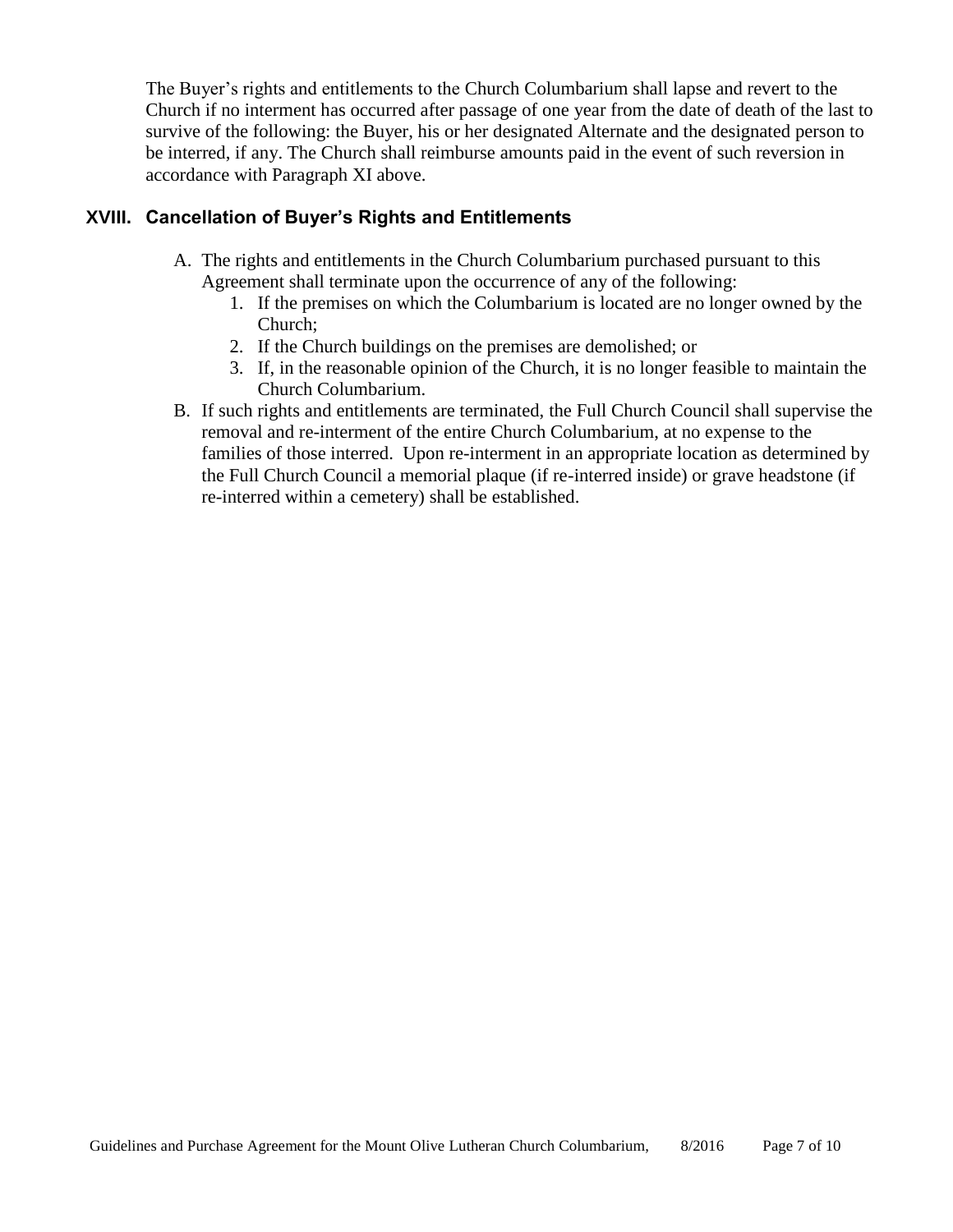# **Receipt of Place Held and Schedule of Payment for the Mount Olive Lutheran Church Columbarium**

Dated: \_\_\_/\_\_\_\_/\_\_\_\_\_\_\_ Buyer Signature:

Buyer Signature:

Mount Olive Evangelical Lutheran Church of Rochester

 $\mathcal{L}_\text{max}$  and  $\mathcal{L}_\text{max}$  and  $\mathcal{L}_\text{max}$  and  $\mathcal{L}_\text{max}$ 

 $\rm\,By~(signature):$ 

\_\_\_\_\_\_\_\_\_\_\_\_\_\_\_\_\_\_\_\_\_\_\_\_\_\_\_\_\_\_\_\_\_\_\_\_\_\_

Title: \_\_\_\_\_\_\_\_\_\_\_\_\_\_\_\_\_\_\_\_\_\_\_\_\_\_\_\_\_

## **Schedule of Payment**

Columbarium Place Held Number: \_\_\_\_\_ of 300

Purchase Type: \_\_\_\_\_\_\_\_\_\_\_\_\_\_\_\_\_\_ Individual/ Couple

Deposit \$\_\_\_\_\_\_\_\_\_\_

Payment Type \_\_\_\_\_\_\_\_\_\_\_\_ Date: \_\_\_/\_\_\_/\_\_\_\_\_

Balance Due Upon Interment: \$\_\_\_\_\_\_\_\_\_\_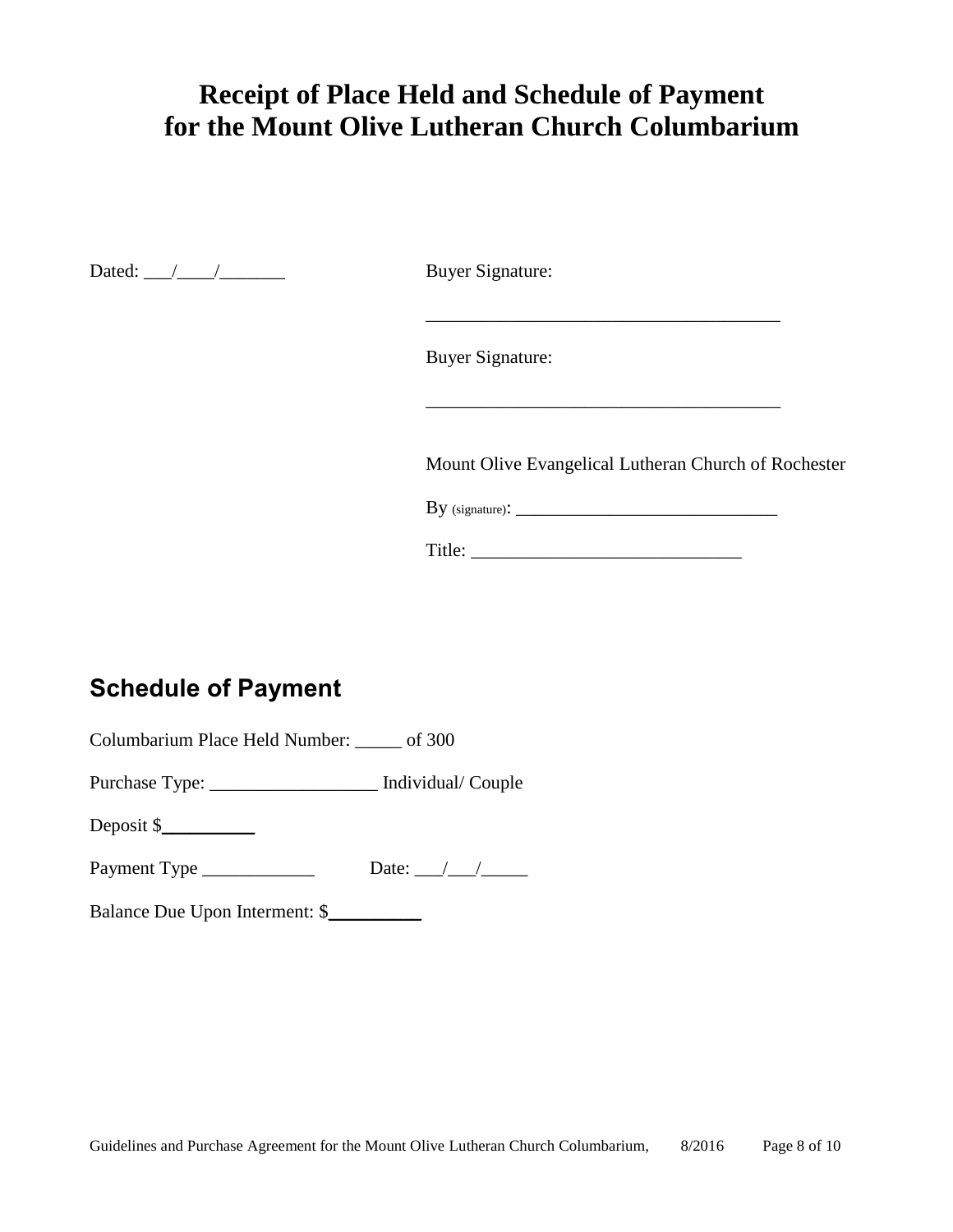## **Reservation of the Right of Interment in the Church Columbarium**

| Name: $\frac{1}{\sqrt{1-\frac{1}{2}} \cdot \frac{1}{2}}$                                                                                                                                                                                                                                                                           |
|------------------------------------------------------------------------------------------------------------------------------------------------------------------------------------------------------------------------------------------------------------------------------------------------------------------------------------|
|                                                                                                                                                                                                                                                                                                                                    |
| reserve(s) the right to a place of interment in the Mount Olive Evangelical Lutheran Church<br>Columbarium. This Reservation of the Right of Use is subject to the terms and conditions specified in<br>the Purchase Agreement and to the rules and regulations which may now exist or which may be adopted<br>governing such use. |
| Place holding deposit may be made now or according to the terms in the Schedule of Payment. The                                                                                                                                                                                                                                    |

Church Columbarium may not be used until the reserved place has been paid for in full.

\_\_\_\_\_\_\_\_\_\_\_\_\_\_\_\_\_\_\_\_\_\_\_\_\_\_\_\_\_\_\_\_\_\_\_ \_\_\_\_\_\_\_\_\_\_\_\_\_\_\_\_\_\_\_\_\_\_\_\_\_\_\_

The undersigned Buyer designated the following eligible persons whose remains may be interred in the above described Church Columbarium:

(Name) (Family Relationship)

 \_\_\_\_\_\_\_\_\_\_\_\_\_\_\_\_\_\_\_\_\_\_\_\_\_\_\_\_\_\_\_\_\_\_\_ \_\_\_\_\_\_\_\_\_\_\_\_\_\_\_\_\_\_\_\_\_\_\_\_\_\_\_ (Name) (Family Relationship)

Further, the undersigned Buyer designates

Name:

Address:

\_\_\_\_\_\_\_\_\_\_\_\_\_\_\_\_\_\_\_\_\_\_\_\_\_\_\_\_\_\_\_\_\_\_\_\_\_\_\_\_\_\_\_\_\_\_\_\_\_\_\_\_\_\_\_\_\_\_\_\_\_\_\_\_\_\_

as the appointed Alternate who, in the event of death or disability of the Buyer, may modify the above list, and who shall direct the preparation for, type, and place of the final disposition of the undersigned (as provided in Minnesota Statues Sections 149A.80, which can be viewed at the Minnesota "Office of the Revisor of Statutes" website located at https://www.revisor.mn.gov/statutes/?id=149A.80).

| Date: $\angle$ |                                                                                                                                                                                                                                                                                                                                                                                                              |  |  |  |  |  |  |
|----------------|--------------------------------------------------------------------------------------------------------------------------------------------------------------------------------------------------------------------------------------------------------------------------------------------------------------------------------------------------------------------------------------------------------------|--|--|--|--|--|--|
|                |                                                                                                                                                                                                                                                                                                                                                                                                              |  |  |  |  |  |  |
|                |                                                                                                                                                                                                                                                                                                                                                                                                              |  |  |  |  |  |  |
| Accepted:      | Mount Olive Evangelical Lutheran Church                                                                                                                                                                                                                                                                                                                                                                      |  |  |  |  |  |  |
|                |                                                                                                                                                                                                                                                                                                                                                                                                              |  |  |  |  |  |  |
|                | Title: $\frac{1}{\sqrt{1-\frac{1}{2}}\sqrt{1-\frac{1}{2}}\sqrt{1-\frac{1}{2}}\sqrt{1-\frac{1}{2}}\sqrt{1-\frac{1}{2}}\sqrt{1-\frac{1}{2}}\sqrt{1-\frac{1}{2}}\sqrt{1-\frac{1}{2}}\sqrt{1-\frac{1}{2}}\sqrt{1-\frac{1}{2}}\sqrt{1-\frac{1}{2}}\sqrt{1-\frac{1}{2}}\sqrt{1-\frac{1}{2}}\sqrt{1-\frac{1}{2}}\sqrt{1-\frac{1}{2}}\sqrt{1-\frac{1}{2}}\sqrt{1-\frac{1}{2}}\sqrt{1-\frac{1}{2}}\sqrt{1-\frac{1}{2$ |  |  |  |  |  |  |